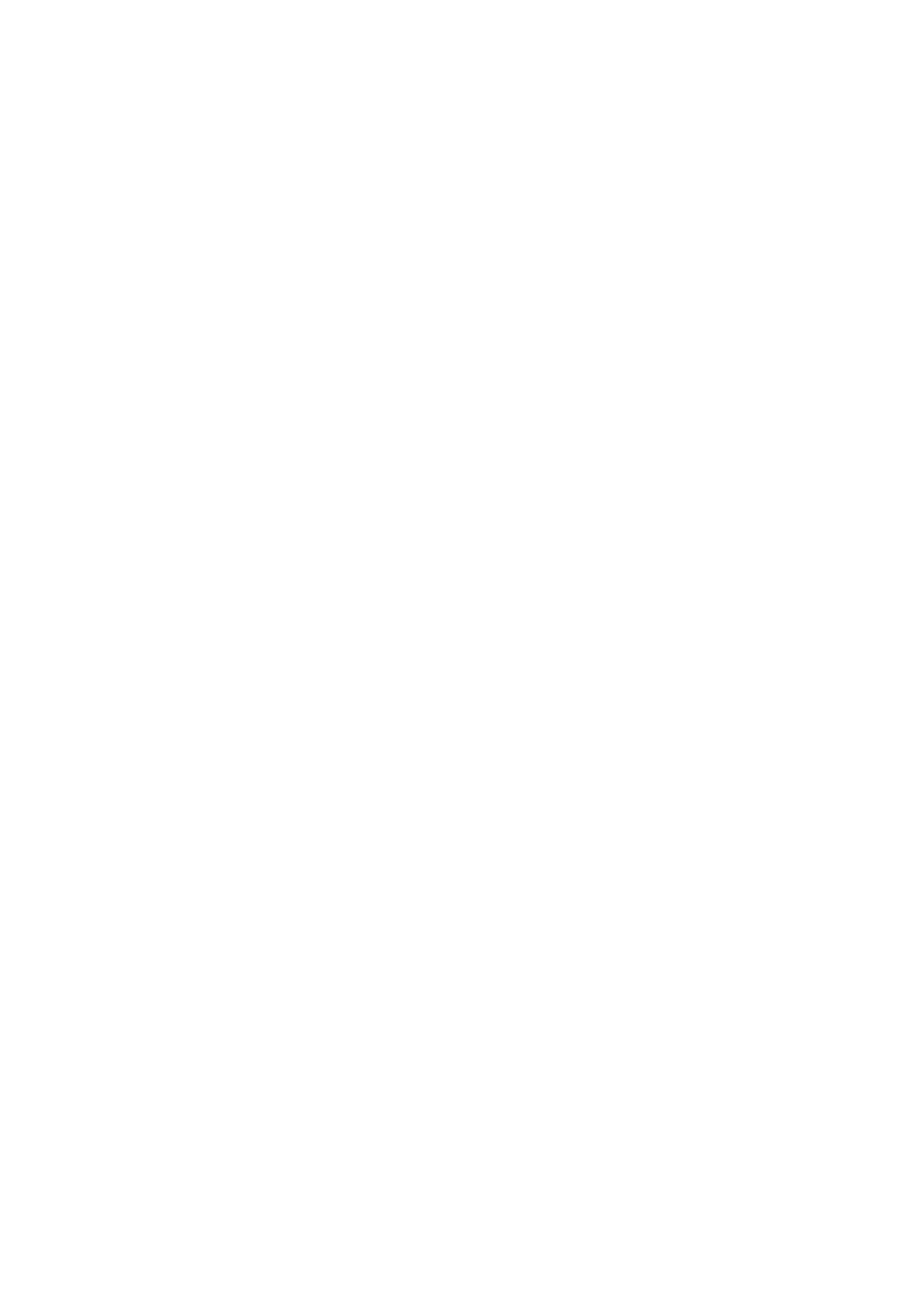### **Contents**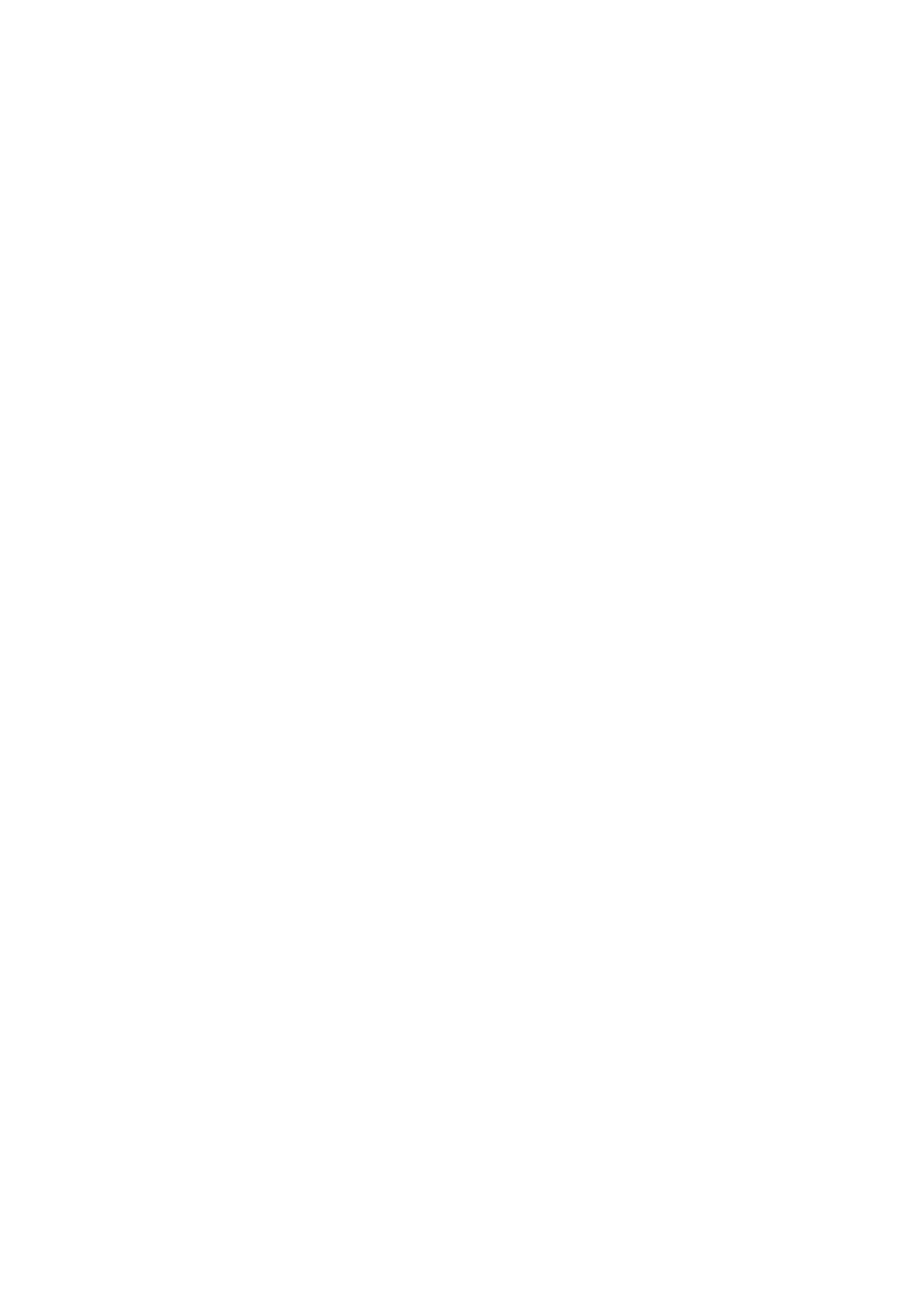#### <span id="page-4-0"></span>**General information**

This spare parts list applies to the following:

| <b>Part number</b> | <b>Description</b>                                   |
|--------------------|------------------------------------------------------|
| 4812 0508 76       | Drive unit AMG 3200 Dynapac coupling Honda petrol    |
| 4812 0511 75       | Drive unit AMG 3200 Australian coupling Honda petrol |

Use only authorized parts. Any damage or malfunction caused by the use of unauthorized parts is not covered by Warranty or Product Liability. Any unauthorized use or copying of the contents or any part thereof is prohibited. This applies in particular to trademarks, model denominations, part numbers, and drawings.

#### **Instructions for use**

This spare parts list contains no safety regulations and is merely intended to assist in the ordering of spare parts.

For information about operating, servicing, or repairing, the relevant Safety and operating instructions must be consulted at all costs.

Please observe the safety instructions listed in the relevant Safety and operating instructions!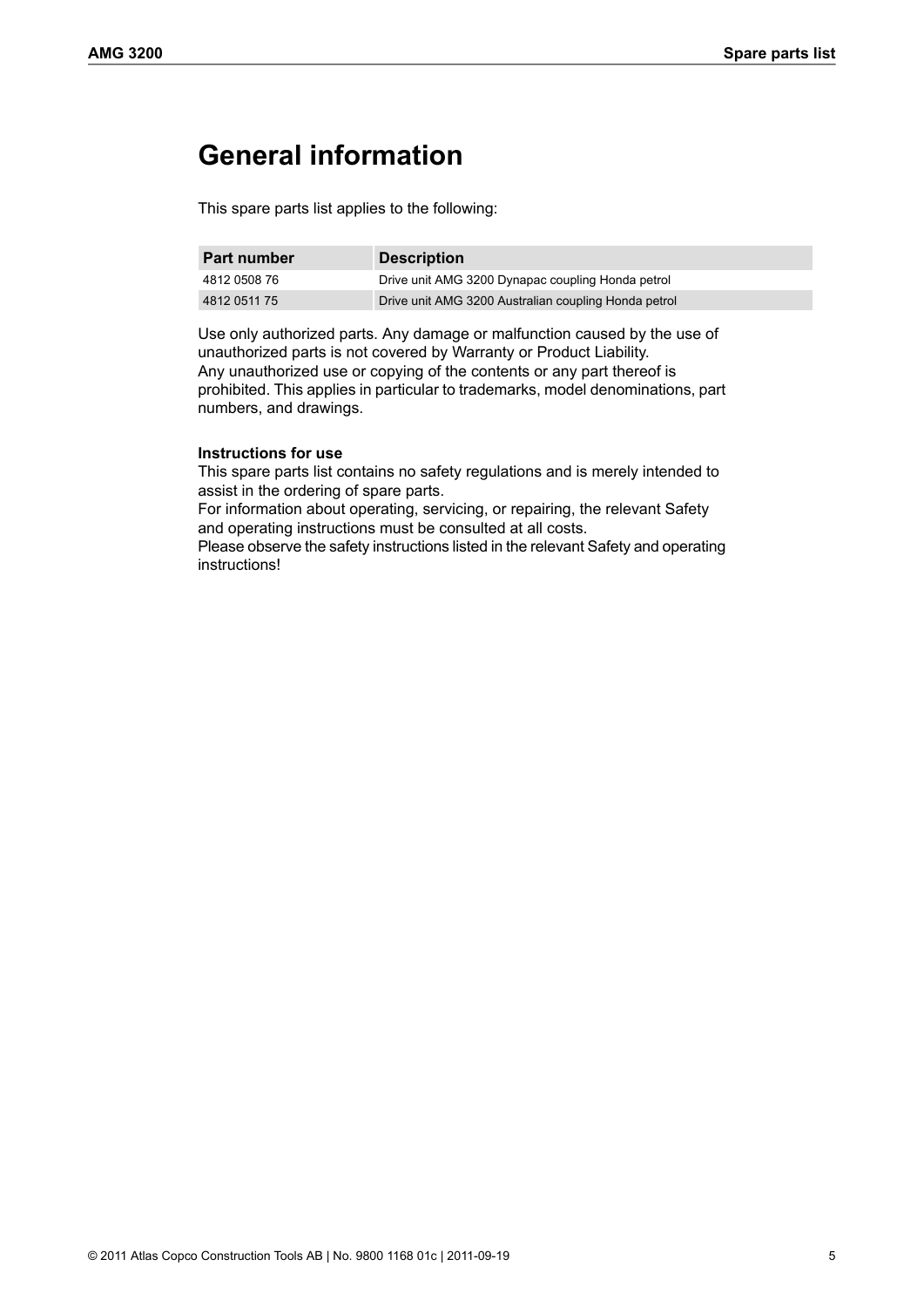## <span id="page-5-0"></span>**Spare parts list**

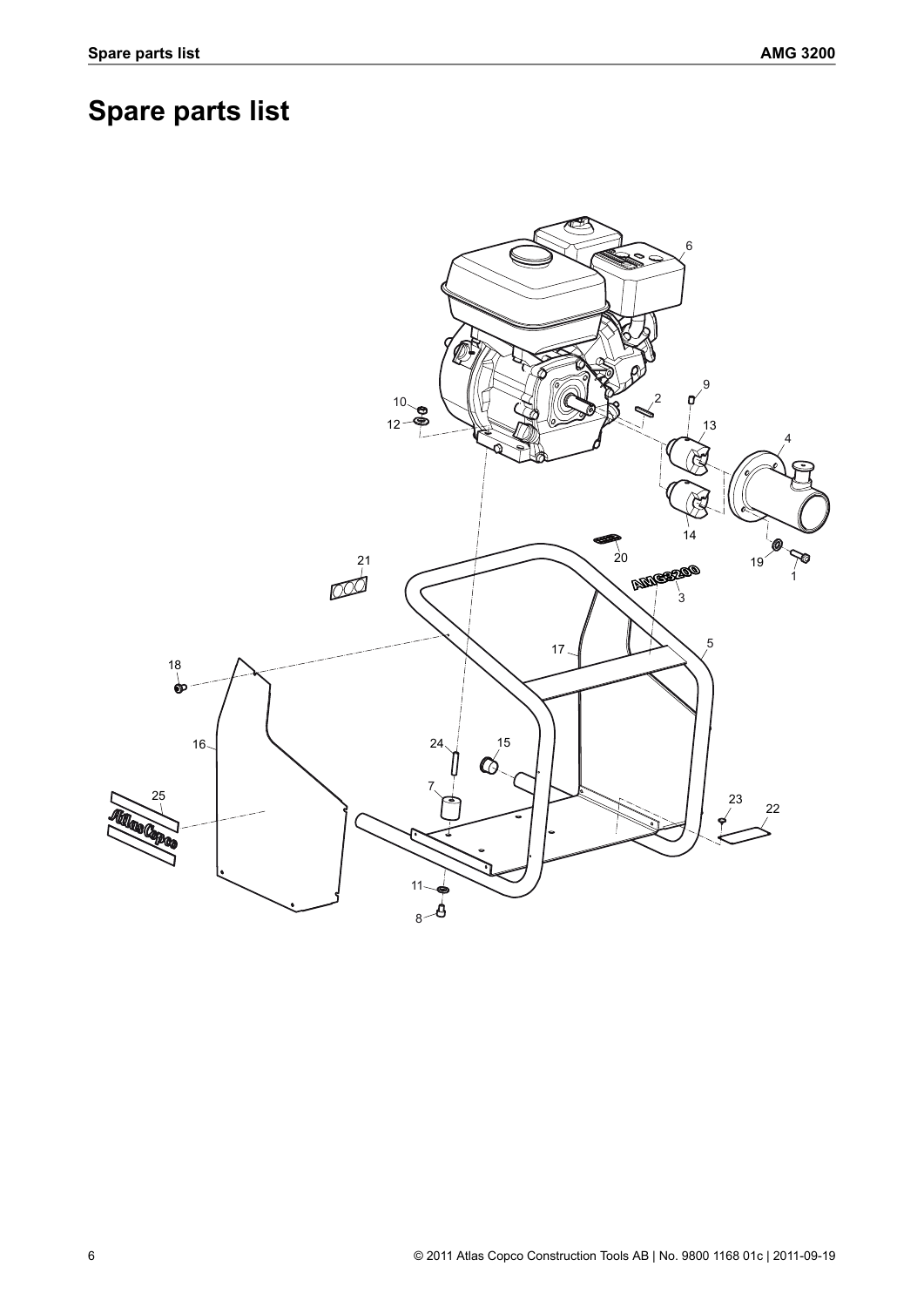| No.            | <b>Description</b> | <b>Remark</b>                         | Quantity       | <b>Part number</b>       |
|----------------|--------------------|---------------------------------------|----------------|--------------------------|
| 1              | Screw              |                                       | 4              | 4700 5000 21             |
| $\overline{2}$ | Key                |                                       | $\mathbf{1}$   | 4700 3510 46             |
| 3              | Product label      | "AMG 3200"                            | 1              | 4812 0510 73             |
| 4              | Guiding sleeve     |                                       | $\mathbf{1}$   | 4700 3634 42             |
| 5              | Frame              |                                       | 1              | 4812 0510 70             |
| 6              | Engine             | GX160 UT1 SXS4 SD                     | $\mathbf{1}$   | 4812 0510 76             |
| 7              | Shock absorber     |                                       | $\overline{4}$ | 4700 4500 92             |
| 8              | Screw              |                                       | $\overline{4}$ | 4700 5080 03             |
| 9              | Screw              |                                       | 1              | 4700 5160 49             |
| 10             | <b>Nut</b>         |                                       | $\overline{4}$ | 4700 5700 05             |
| 11             | Washer             |                                       | 4              | 4700 1865 33             |
| 12             | Washer             |                                       | $\mathbf{1}$   | 4700 6150 43             |
| 13             | Shaft coupling     | Dynapac - for metric shaft engine.    | 1              | 4812 0504 35             |
| 14             | Shaft coupling     | Australian - for metric shaft engine. | $\mathbf{1}$   | 4812 0511 76             |
| 15             | Plug               |                                       | $\overline{2}$ | 1500 0000 00             |
| 16             | Plastron           | Right                                 | $\mathbf{1}$   | 4812 0510 71             |
| 17             | Plastron           | Left                                  | 1              | 4812 0510 72             |
| 18             | <b>Screw</b>       |                                       | 10             | 4812 0506 07             |
| 19             | Washer             |                                       | 4              | 4700 6040 05             |
| 20             | Label              | Engine speed                          | $\mathbf{1}$   | 4700 2061 34             |
| 21             | Safety label       | Safety warnings                       | 1              | 4812 0512 20             |
| 22             | Data plate         |                                       | $\mathbf{1}$   | $\overline{\phantom{0}}$ |
| 23             | Rivet              |                                       | 4              |                          |
| 24             | Stud               |                                       | 4              | 4700 1862 65             |
| 25             | Product label      | "Atlas Copco"                         | 2              | 4812 0510 25             |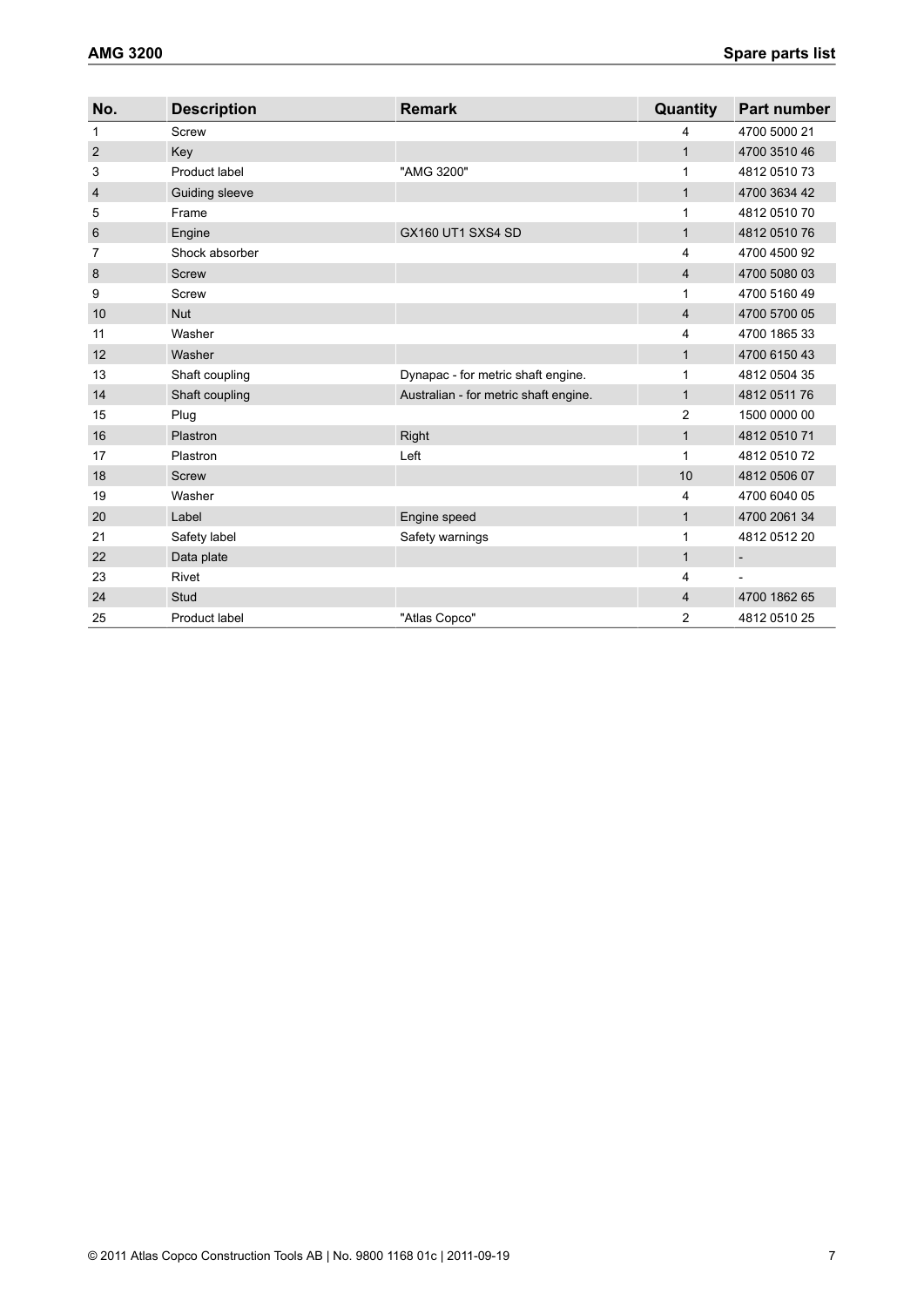## <span id="page-7-0"></span>**Kits**

### <span id="page-7-1"></span>**Service kit**

#### **Engine service kit, Honda**

Part number 4700 3692 19

| <b>Description</b> | <b>Remark</b> |   | <b>Quantity Part number</b> |
|--------------------|---------------|---|-----------------------------|
| Shock absorber     |               | 4 | 4700 4500 92                |
| Spark plug         |               |   |                             |
| Air filter         |               |   | $\overline{\phantom{a}}$    |
| Fuel tank strainer |               |   | $\overline{\phantom{0}}$    |
| Gasket set         |               |   | $\overline{\phantom{0}}$    |